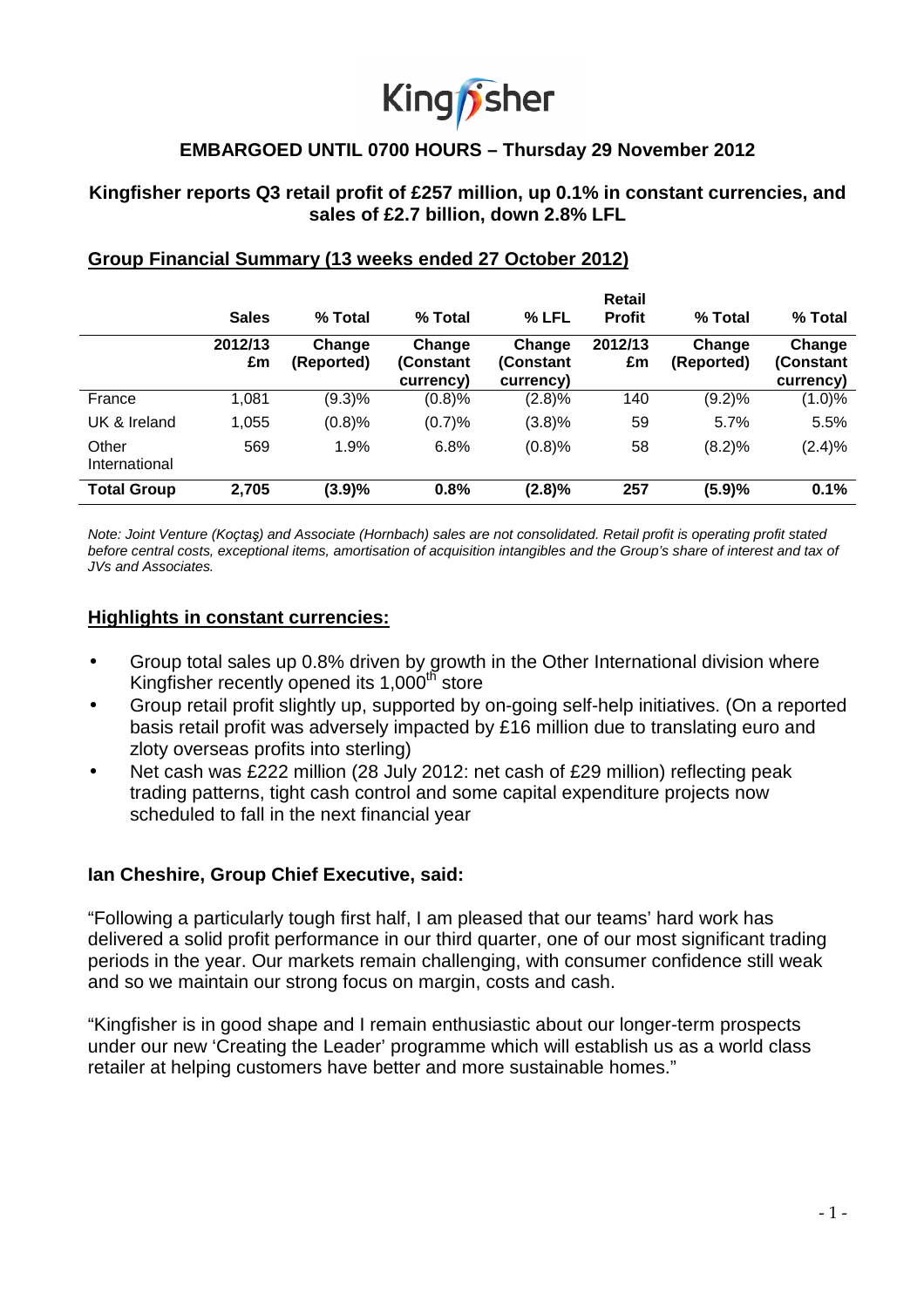

# **Q3 TRADING REVIEW BY MAJOR GEOGRAPHY**

# **FRANCE**

| <b>Sales £m</b>         | 2012/13 | 2011/12 | % Change   | % Change   | % LFL  |
|-------------------------|---------|---------|------------|------------|--------|
|                         |         |         | (Reported) | (Constant) | Change |
| France                  | 1,081   | 1,191   | (9.3)%     | (0.8)%     | (2.8)% |
|                         |         |         |            |            |        |
| <b>Retail profit £m</b> | 2012/13 | 2011/12 | % Change   | % Change   |        |
|                         |         |         | (Reported) | (Constant) |        |
| France                  | 140     | 154     | $(9.2)\%$  | $(1.0)\%$  |        |

France comprises Castorama and Brico Dépôt

**All trading commentary below is in constant currencies**

#### **Kingfisher France**

According to provisional Banque de France data, which excludes the heavier trade market, comparable store sales for the home improvement market  $^{(1)}$  were down 2.5% in the quarter. Kingfisher France outperformed the market, with comparable store  $(1)$  sales declining by 1.6% (-2.8% LFL). Across both Castorama and Brico Dépôt, one net new store was opened and one was revamped, adding around 2% of new space compared to Q3 last year.

Despite the weaker market, the decline in retail profit was limited to 1.0% to £140 million supported by higher gross margins (+70 basis points) and operating cost efficiencies including lower performance related bonuses.

**Castorama** total sales grew by 1.7% to £590 million (-0.9% LFL, +1.3% on a comparable store basis) supported by the innovative 'Do-it-Smart' approach aimed at making home improvement projects easier for customers. Sales of outdoor seasonal products were down around 2%. Sales of indoor and building products were slightly down with sales of new kitchen and joinery ranges performing particularly well.

**Brico Dépôt,** which more specifically targets trade professionals and heavy DIYers, was impacted by the slower house building market, with new housing starts and planning consent data (2) down for the last three months. Total sales declined by 3.6% to £491 million (-4.9% LFL). New ranges introduced last year (e.g. heating and joinery ranges) performed well (+1% LFL).

 $<sup>(1)</sup>$  Banque de France data is based on comparable store data, which includes relocated and extended stores</sup>

 $(2)$  Service de l'observation et des statistiques October 2012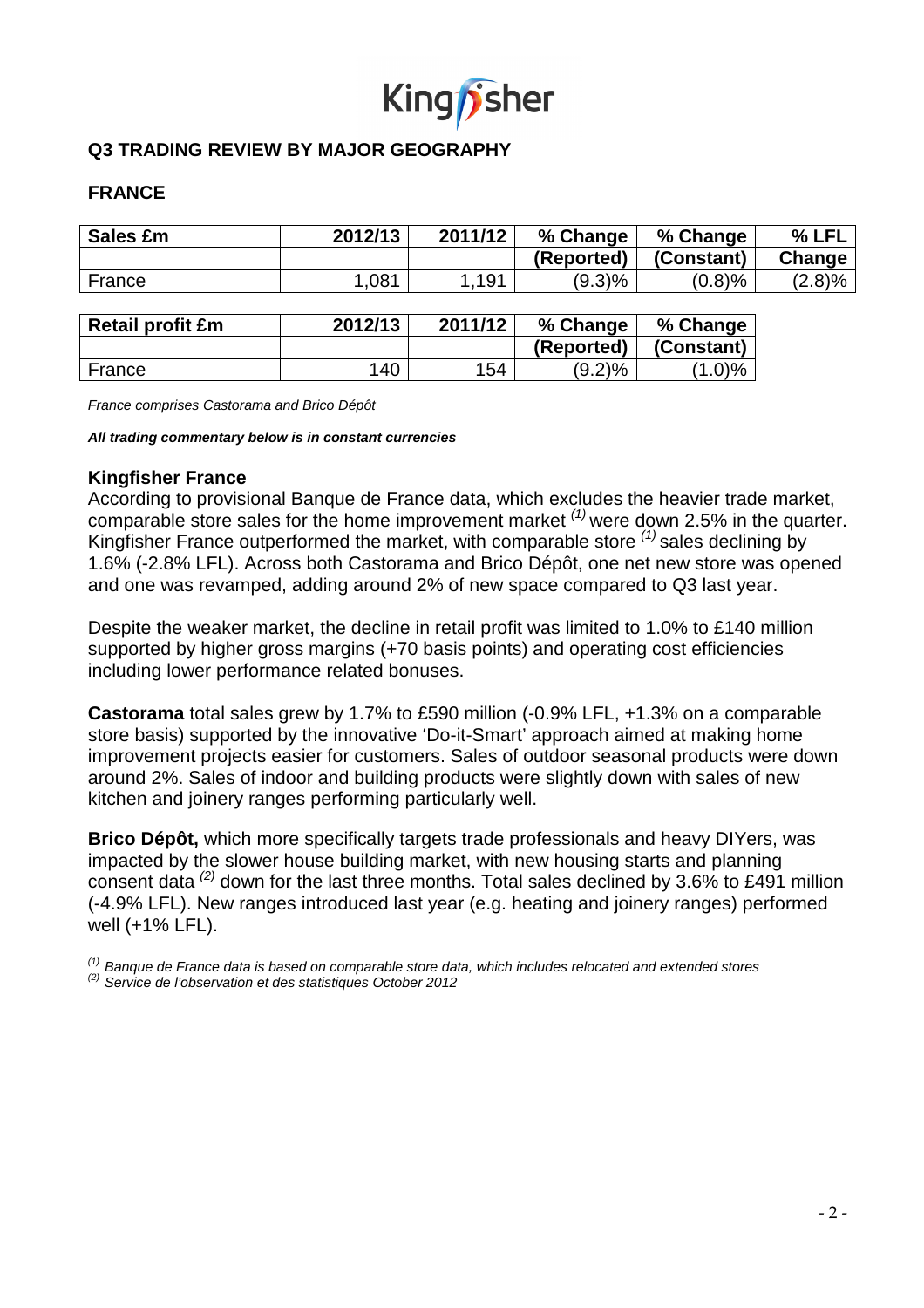

# **UK & IRELAND**

| <b>Sales £m</b>         | 2012/13 | 2011/12 |            | % Change   | % LFL  |
|-------------------------|---------|---------|------------|------------|--------|
|                         |         |         | (Reported) | (Constant) | Change |
| UK & Ireland            | 1,055   | 1,064   | (0.8)%     | (0.7)%     | (3.8)% |
|                         |         |         |            |            |        |
| <b>Retail profit £m</b> | 2012/13 | 2011/12 | % Change   | % Change   |        |
|                         |         |         | (Reported) | (Constant) |        |
| UK & Ireland            | 59      | 56      | 5.7%       | 5.5%       |        |

UK & Ireland comprises B&Q in the UK & Ireland, Screwfix and the UK 'Eco' initiative

#### **All trading commentary below is in constant currencies**

#### **Kingfisher UK & Ireland**

Total sales declined by 0.7% to £1,055 million (-3.8% LFL) in a continuing challenging consumer environment. Retail profit however grew by 5.5% to £59 million driven by a higher gross margin and continued cost initiatives.

**B&Q UK & Ireland's** total sales declined by 2.3% to £906 million (-4.0% LFL) reflecting the generally weak consumer backdrop in the UK and a particularly challenging environment in Ireland. Retail profit grew by 1.7% to £45 million benefiting from higher gross margins (up 50 basis points) and operating cost efficiencies including lower bonus provisions.

**Screwfix** grew total sales by 10.9% to £149 million, despite the continued challenging trading conditions in the smaller tradesman market  $(1)$ , benefiting from the continued roll out of new outlets, the success of 'click, pay & collect' and a redesigned catalogue. Twelve outlets were opened during Q3, taking the total to 252. Retail profit was up 19.8% to £14 million, boosted by the strong sales growth, higher gross margins and continued tight cost control.

 $<sup>(1)</sup>$  Based on the Builders' Merchants Federation lightside trade data July-September 2012</sup>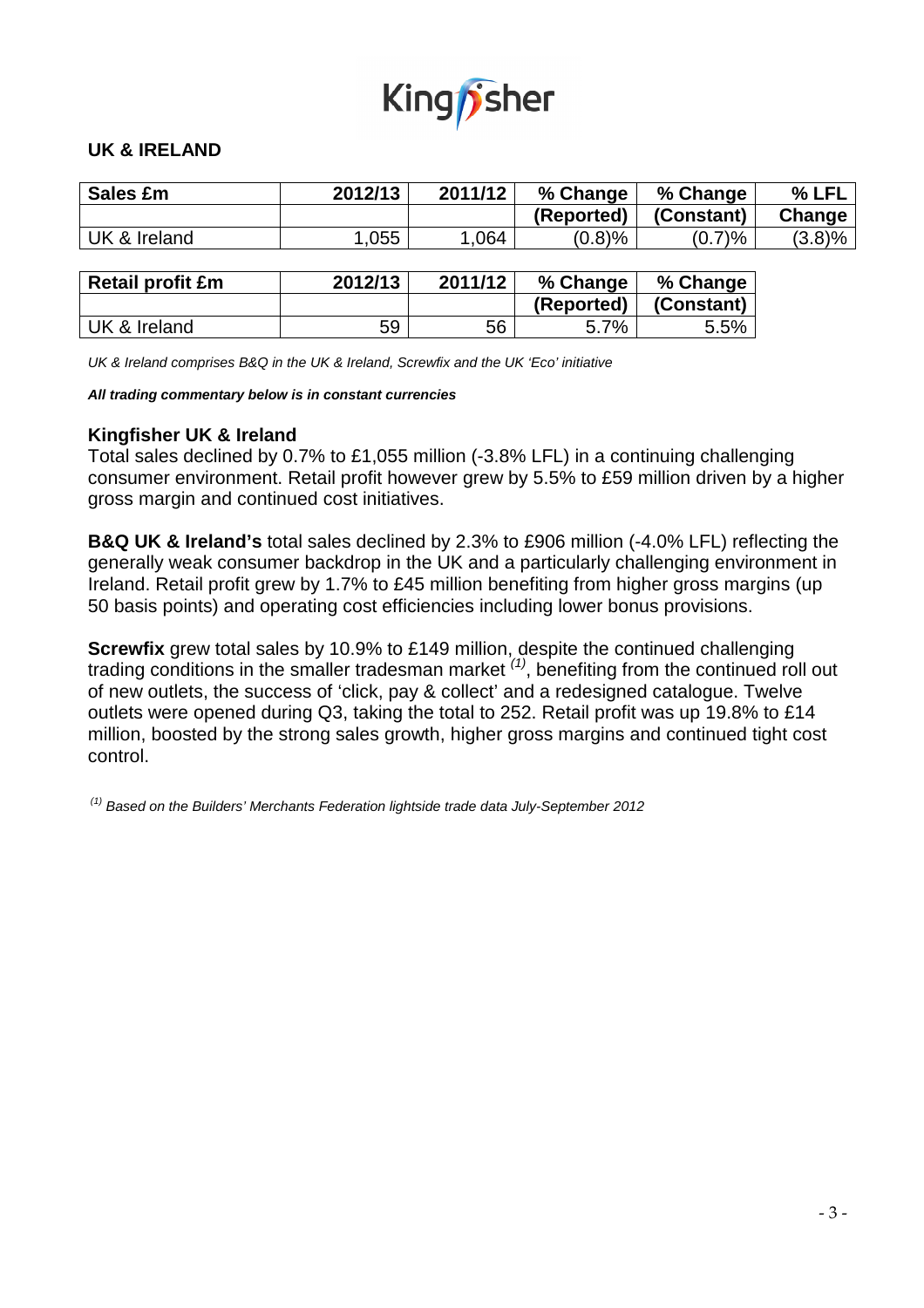

# **OTHER INTERNATIONAL**

| Sales £m                   | 2012/13 | 2011/12 | % Change   | % Change   | $%$ LFL |
|----------------------------|---------|---------|------------|------------|---------|
|                            |         |         | (Reported) | (Constant) | Change  |
| <b>Other International</b> | 569     | 559     | 1.9%       | 6.8%       | (0.8)%  |
|                            |         |         |            |            |         |
| <b>Retail profit £m</b>    | 2012/13 | 2011/12 | % Change   | % Change   |         |
|                            |         |         | (Reported) | (Constant) |         |
| Other International        | 58      | 63      | (8.2)%     | $(2.4)\%$  |         |

Other International comprises Poland, China, Spain, Russia, Turkey JV and Hornbach in Germany. Joint Venture (Koçtaş) and Associate (Hornbach) sales are not consolidated **All trading commentary below is in constant currencies** 

**Other International** total sales increased by 6.8% to £569 million (-0.8% LFL) supported by new store openings and strong growth in Russia, now the second largest business in this division. However, with the exception of Russia, the uncertain European economic backdrop continued to impact LFL sales. Retail profit declined 2.4% to £58 million.

During Q3, three net new stores opened, all in Poland, adding around 7% new space compared to Q3 last year.

Sales in **Poland** were down 1.9% (-7.3% LFL) to £288 million reflecting an on-going weak market and less marketing activity compared to last year. Gross margins were down 30 basis points, with sourcing benefits offset by some investment in pricing. Tight cost control partially offset cost inflation resulting in a 7.9% decline in retail profit to £34 million.

In **Russia,** sales were up 40.4% in a strong market to £126 million (+21.3% LFL) benefiting from new store openings. Retail profit more than doubled to £9 million. In **Turkey**, Kingfisher's 50% JV, Koçtaş, grew sales by 4.0% (-4.0% LFL) to £89 million as new store openings were offset by a slower economic backdrop. Retail profit contribution was £3 million, down 17.4% year on year. In **Spain** sales were up 5.2% (-8.5% LFL) to £59 million driven by new store openings. Retail profit was down to £1 million, reflecting a difficult market. **Hornbach,** in which Kingfisher has a 21% economic interest, contributed a broadly flat £14 million to retail profit.

**B&Q China** sales grew 2.6% to £96 million (+3.5% LFL) driven by additional promotional discount activity. Retail loss was £3 million reflecting higher marketing costs, £1 million lower sublet rental income on vacant store space and around £0.5 million of costs relating to the previously announced new format trial.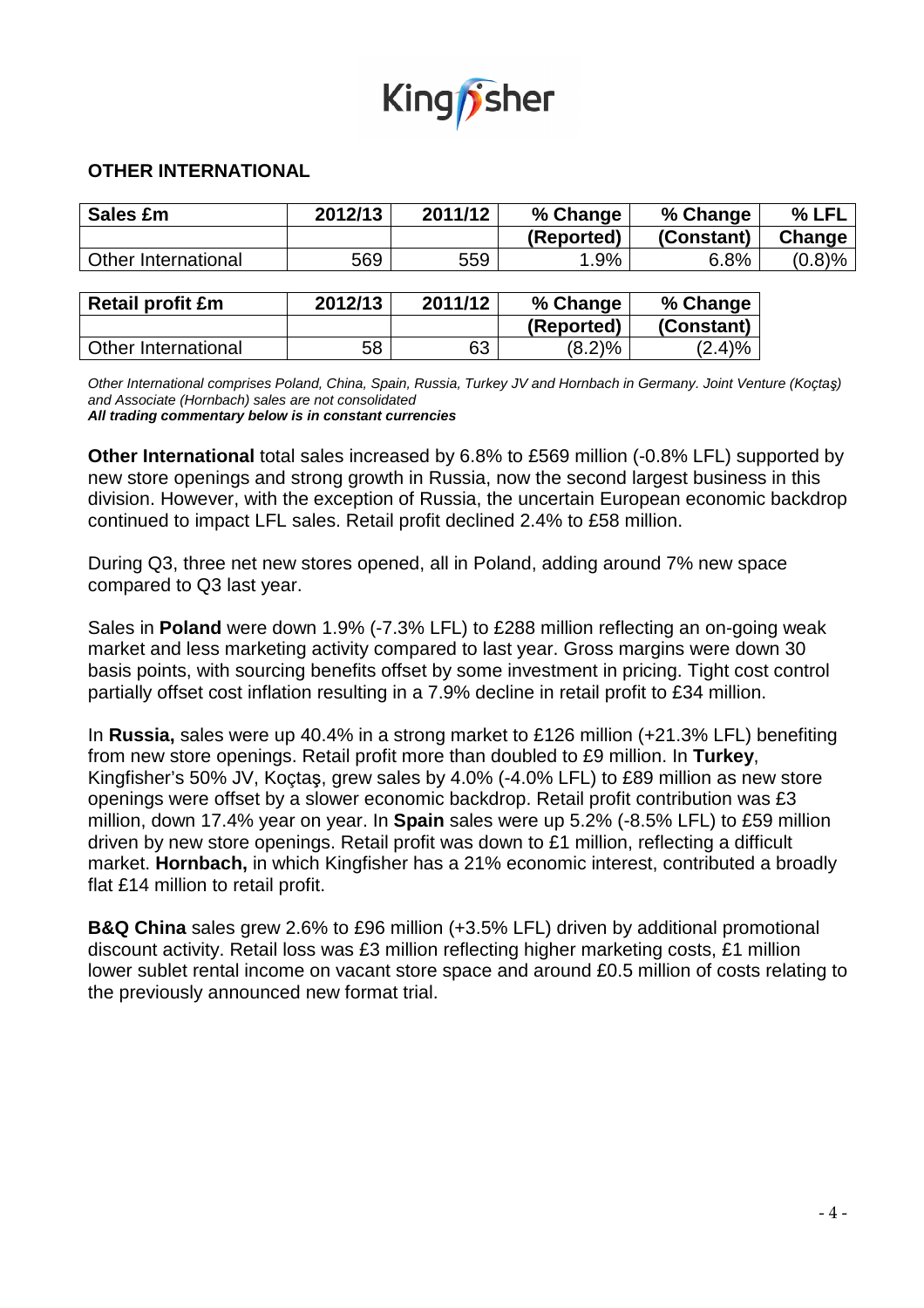

# **COUNTRY DATA**

As at 27 October 2012

|                                  | <b>Store numbers</b> | <b>Selling space</b> | <b>Employees</b> |
|----------------------------------|----------------------|----------------------|------------------|
|                                  |                      | (000s sq.m.)         | (FTE)            |
| Castorama                        | 103                  | 1,082                | 11,268           |
| <b>Brico Dépôt</b>               | 104                  | 576                  | 6,864            |
| <b>Total France</b>              | 207                  | 1,658                | 18,132           |
| <b>B&amp;Q UK &amp; Ireland</b>  | 358                  | 2,572                | 21,941           |
| <b>Screwfix</b>                  | 252                  | 19                   | 3,632            |
| <b>Total UK &amp; Ireland</b>    | 610                  | 2,591                | 25,573           |
| Poland                           | 70                   | 513                  | 10,921           |
| China                            | 39                   | 326                  | 4,491            |
| Spain                            | 20                   | 116                  | 982              |
| Russia                           | 19                   | 170                  | 2,509            |
| Turkey JV                        | 37                   | 194                  | 3,313            |
| <b>Total Other International</b> | 185                  | 1,319                | 22,216           |
| <b>Total</b>                     | 1,002                | 5,568                | 65,921           |

# **YEAR TO DATE BY MAJOR GEOGRAPHY – 39 weeks ended 27 October 2012**

|                        | <b>Sales</b>  | % Total              | % Total                          | % LFL                            | Retail<br><b>Profit</b> | % Total              | % Total                          |
|------------------------|---------------|----------------------|----------------------------------|----------------------------------|-------------------------|----------------------|----------------------------------|
|                        | 2012/13<br>£m | Change<br>(Reported) | Change<br>(Constant<br>currency) | Change<br>(Constant<br>currency) | 2012/13<br>£m           | Change<br>(Reported) | Change<br>(Constant<br>currency) |
| France                 | 3,287         | (7.0)%               | 0.5%                             | (1.3)%                           | 331                     | (6.8)%               | 0.7%                             |
| UK & Ireland           | 3,319         | (1.5)%               | (1.4)%                           | (5.0)%                           | 204                     | $(14.1)\%$           | $(14.1)\%$                       |
| Other<br>International | 1.577         | 0.2%                 | 7.1%                             | (0.9)%                           | 125                     | (18.2)%              | (9.7)%                           |
| <b>Total Group</b>     | 8,183         | $(3.5)\%$            | 0.9%                             | $(2.8)\%$                        | 660                     | $(11.5)\%$           | (6.3)%                           |

2012/13: £1 = 1.24 euro (2011/12: 1.14)

2012/13: £1 = 5.16 Polish zloty (2011/12: 4.65)

2012/13: £1 = 10.02 Chinese renminbi (2011/12: 10.44)

2012/13: £1 = 49.10 Russian rouble  $(2011/12: 46.61)$ 

Note: Joint Venture (Koçtaş) and Associate (Hornbach) sales are not consolidated. Retail profit is operating profit stated before central costs, exceptional items, amortisation of acquisition intangibles and the Group's share of interest and tax of JVs and Associates.

# **COMPANY PROFILE:**

**Kingfisher plc** is Europe's leading home improvement retail group and the third largest in the world, with over 1,000 stores in eight countries in Europe and Asia. Its main retail brands are B&Q, Castorama, Brico Dépôt and Screwfix. Kingfisher also has a 50% joint venture business in Turkey with Koç Group, and a 21% interest in, and strategic alliance with Hornbach, Germany's leading large format DIY retailer.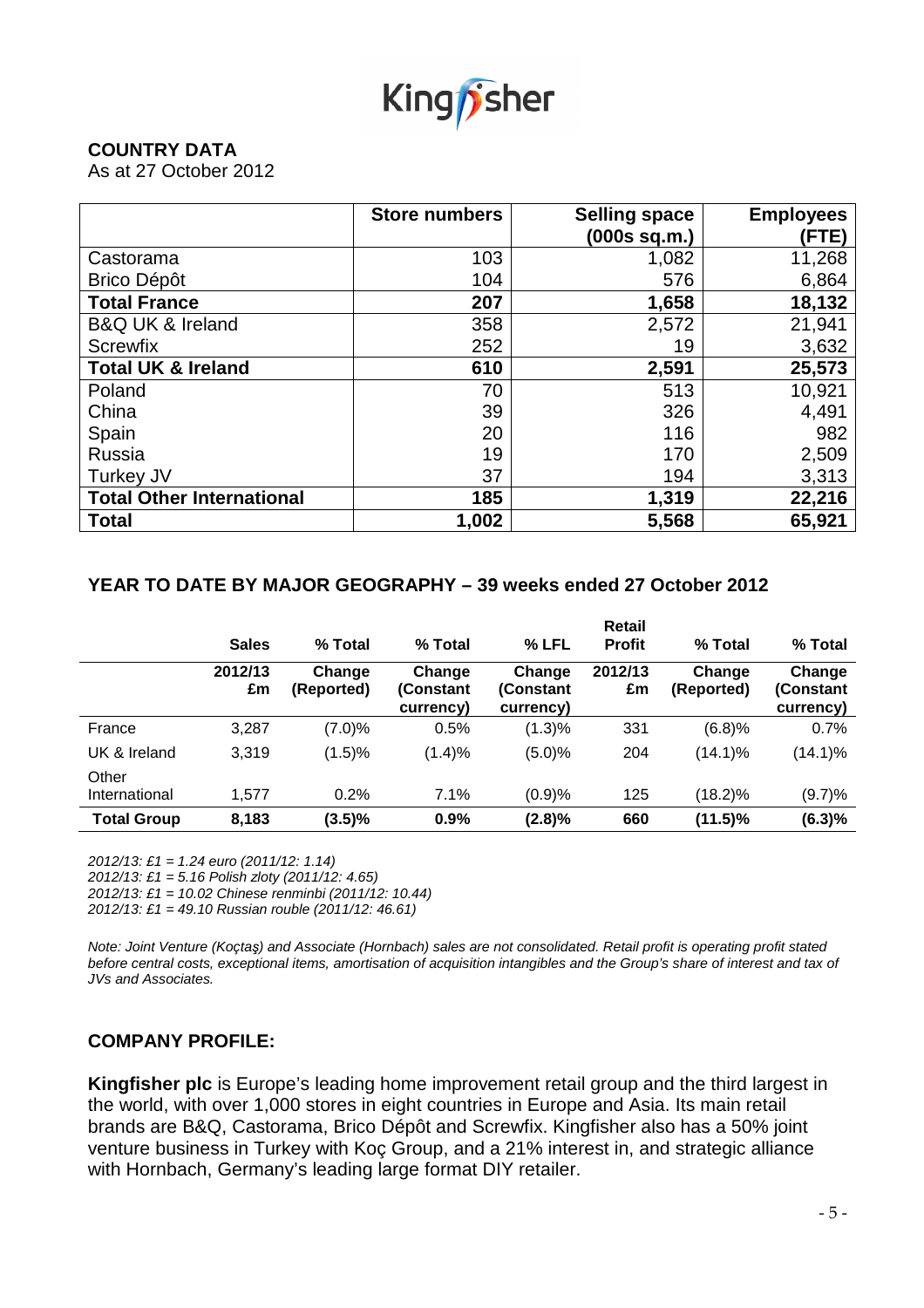

# **CREATING THE LEADER**

Progress continued with the next phase of our medium term development under the following eight steps:

# **EASIER**

- 1. Making it easier for our customers to improve their home
- 2. Giving our customers more ways to shop

#### **COMMON**

- 3. Building innovative common brands
- 4. Driving efficiency and effectiveness everywhere

#### **EXPAND**

- 5. Growing our presence in existing markets
- 6. Expanding in new and developing markets

# **ONE TEAM**

- 7. Developing leaders and connecting people
- 8. Sustainability: becoming 'Net Positive'

Further details on progress will be given with the preliminary results for the year ended 2 February 2013.

#### **FINANCIAL POSITION**

No material events or transactions impacting the Group's strong financial position have taken place since the previously announced unaudited balance sheet as at 28 July 2012.

# **ENQUIRIES:**

| Ian Harding, Group Communications Director | 020 7644 1029 |
|--------------------------------------------|---------------|
| Sarah Levy, Head of Investor Relations     | 020 7644 1032 |
| Nigel Cope, Head of Media Relations        | 020 7644 1030 |
| Matt Duffy, Investor Relations Manager     | 020 7644 1082 |
| Clare Haines, Media Relations Officer      | 020 7644 1286 |
| <b>Brunswick</b>                           | 020 7404 5959 |

Further copies of this announcement can be downloaded from www.kingfisher.com or viewed on the Kingfisher IR iPad App available for free at the Apple App store. We can also be followed on twitter @kingfisherplc.